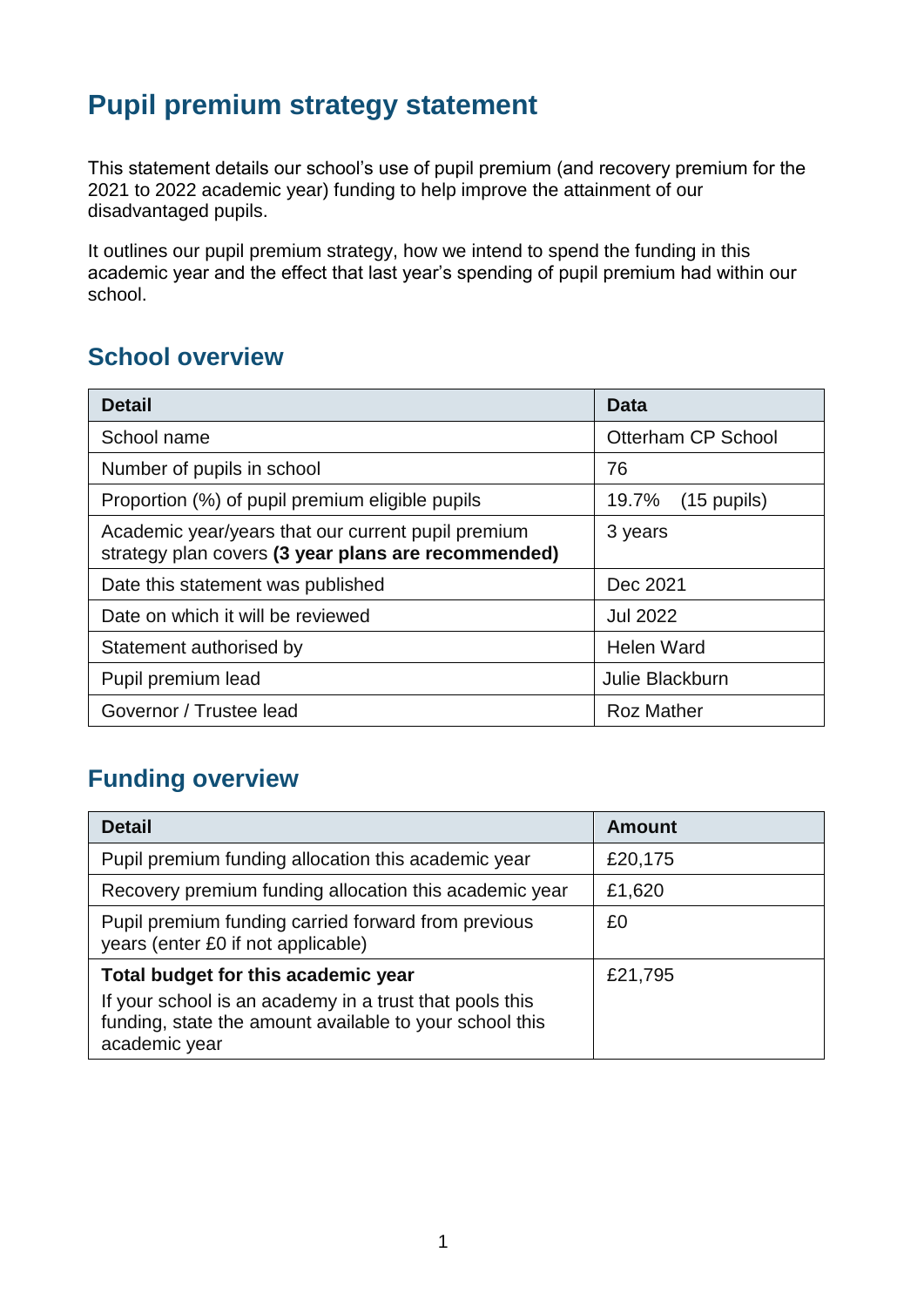# **Part A: Pupil premium strategy plan**

## **Statement of intent**

- *Pupil Premium children leave Otterham School at the end of Y6, meeting or exceeding ARE.*
- *Pupil Premium children enjoy school and learning.*
- *Pupil Premium children want to come to school and achieve a high level of attendance.*
- *Otterham School educates the whole child, placing a large emphasis on SEMH and wellbeing. This results in a high level of enjoyment with positive feedback from pupils.*
- *The vast majority of pupils have a high level of attendance.*
- *The vast majority of pupils make good progress from their starting points and despite adverse childhood experiences.*

## **Challenges**

This details the key challenges to achievement that we have identified among our disadvantaged pupils.

| <b>Challenge</b><br>number | <b>Detail of challenge</b>                                                                                                                                                                                                                                                                                                                                                                                                                      |
|----------------------------|-------------------------------------------------------------------------------------------------------------------------------------------------------------------------------------------------------------------------------------------------------------------------------------------------------------------------------------------------------------------------------------------------------------------------------------------------|
|                            | Poor SEMH and wellbeing due to adverse childhood experiences.                                                                                                                                                                                                                                                                                                                                                                                   |
| 2                          | Ou PP attendance data is significantly lower than our non-PP children. This<br>does affect attainment for most. We strive to improve attendance so that<br>accelerated progress can be made. Covid has played a part in poor<br>attendance recently.                                                                                                                                                                                            |
| 3                          | Assessments, observations and discussions with pupils indicate<br>underdeveloped language skills and vocabulary gaps. After partial school<br>closures during the past two years, high absence rates due to Covid and a<br>reduction in young children accessing a Nursery provision, these gaps are<br>increasingly evident from Reception through to KS2. Generally, they are more<br>prevalent in our disadvantaged pupils than their peers. |
| 4                          | Again, partly as a result of Covid but also as a result of finances, imagination<br>and aspiration, many children have had limited experiences outside of school.<br>This impacts negatively on the knowledge and understanding of the local and<br>wider environments and also the vocabulary children have been exposed to<br>and therefore able to use.                                                                                      |
| 5                          |                                                                                                                                                                                                                                                                                                                                                                                                                                                 |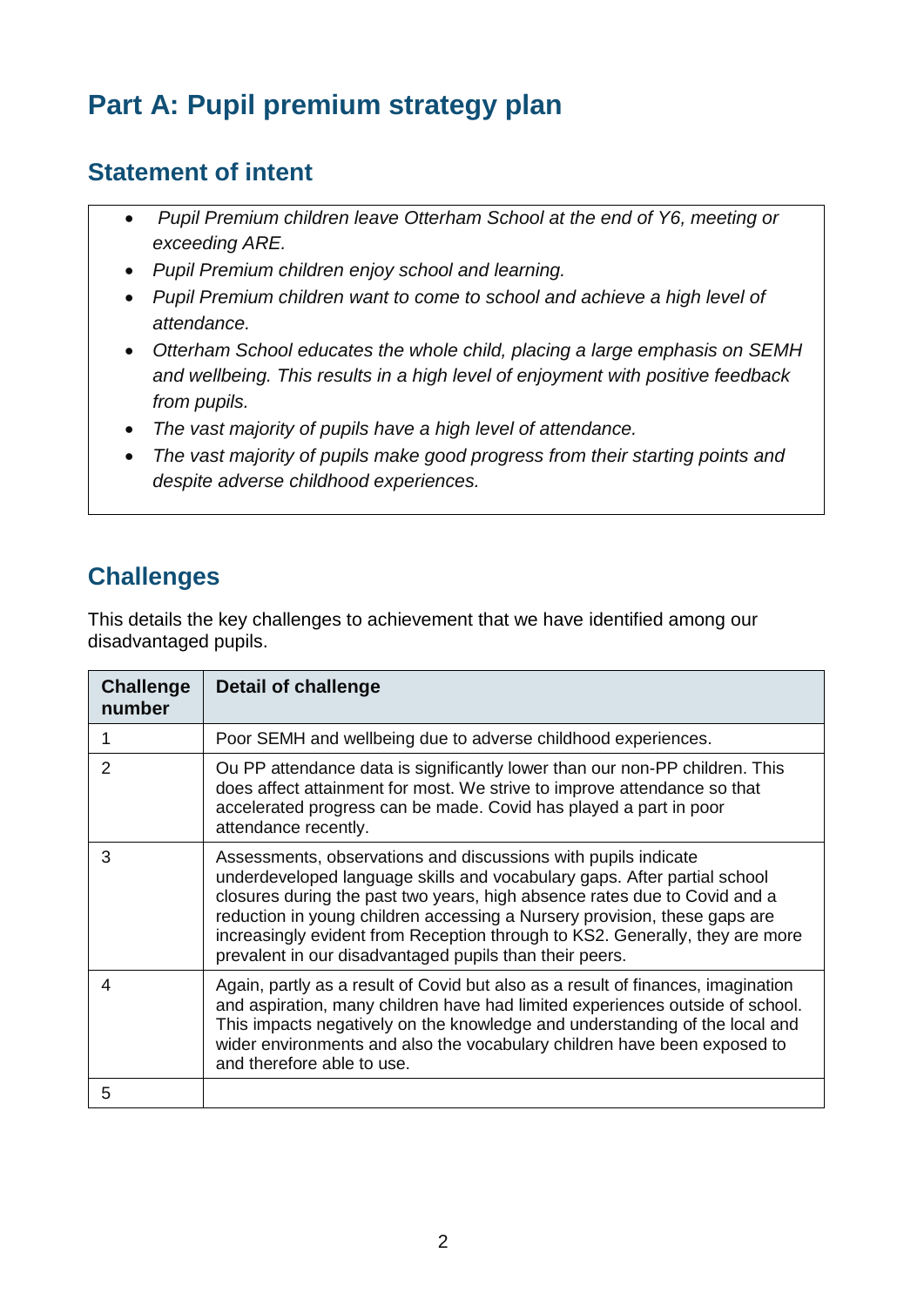# **Demonstrated by:**

This explains the outcomes we are aiming for **by the end of our current strategy plan**, and how we will measure whether they have been achieved.

| <b>Intended outcome</b>                                                                                                       | <b>Success criteria</b>                                                                                                                                                                                                           |  |
|-------------------------------------------------------------------------------------------------------------------------------|-----------------------------------------------------------------------------------------------------------------------------------------------------------------------------------------------------------------------------------|--|
| To achieve and sustain improved SEMH and<br>wellbeing for all pupils in our school,<br>particularly our disadvantaged pupils. | Sustained high levels of SEMH and<br>wellbeing from 2024/5, demonstrated by:<br>Surveys, observations<br>Improved behaviour<br>$\bullet$<br>Participation in enrichment activities<br>$\bullet$<br>Parental feedback<br>$\bullet$ |  |
| To achieve and sustain improved attendance<br>for those children who need to do so.                                           | Sustained high attendance from 2024/25,<br>demonstrated by:<br>The overall attendance rate for all<br>pupils collectively being no less than<br>95%<br>The attendance of disadvantaged<br>pupils being 96% or higher.             |  |
| Improved oral language skills and vocabulary<br>among all pupils but particularly our<br>disadvantaged pupils.                | Assessments, observations and discussions<br>with pupils indicate significantly improved<br>oral language amongst disadvantaged<br>pupils. This is also evident in book scrutiny<br>exercises.                                    |  |
| To improve knowledge and understanding<br>about the world around them whilst extending<br>their range of vocabulary.          | 100% participation in enrichment<br>activities, particularly from<br>disadvantaged pupils.<br>Through work scrutiny, discussion<br>and observations, children to be<br>using a wider range of vocabulary.                         |  |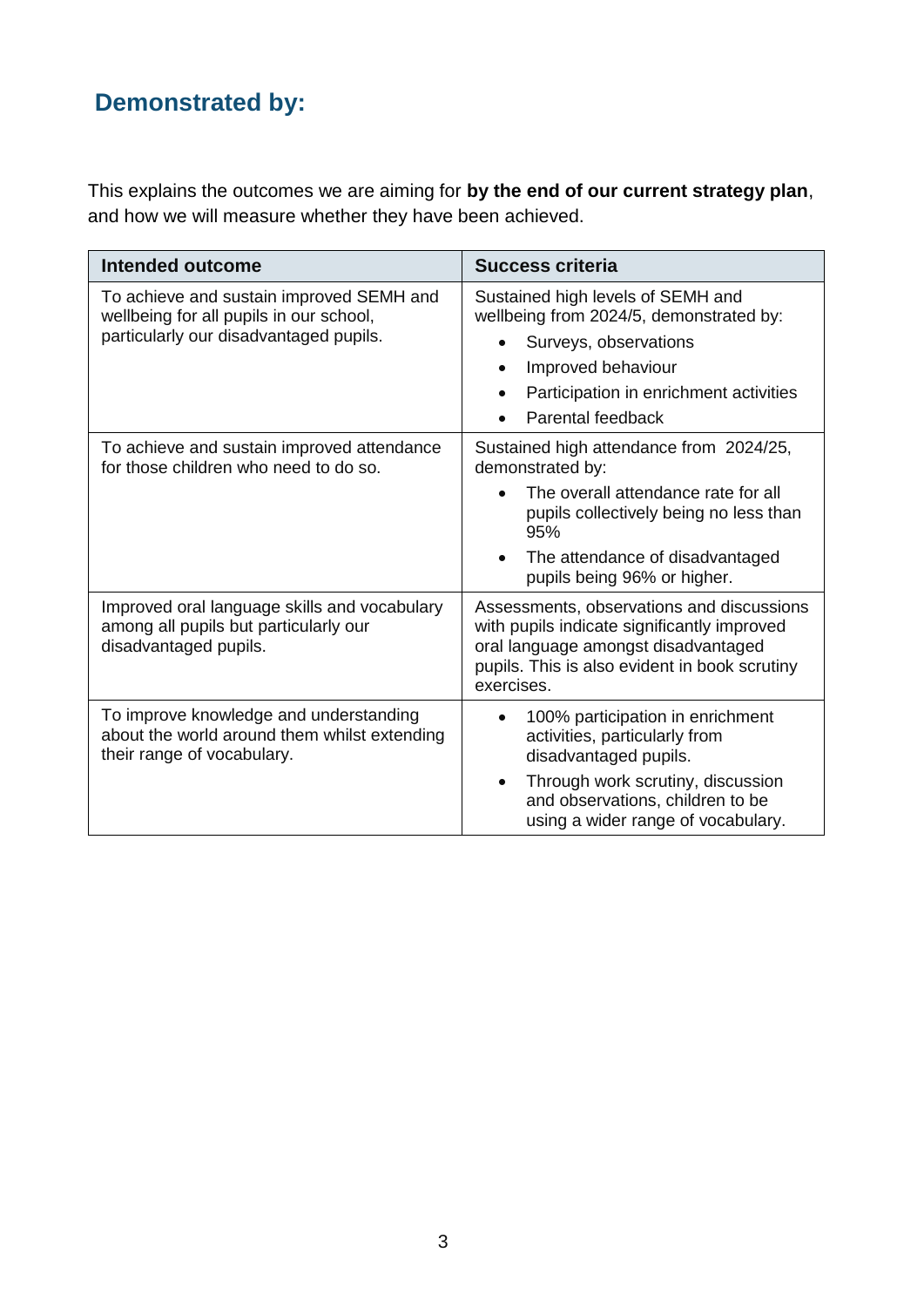## **Activity in this academic year**

This details how we intend to spend our pupil premium (and recovery premium funding) **this academic year** to address the challenges listed above.

#### **Teaching (for example, CPD, recruitment and retention)**

Budgeted cost: £5,957

| <b>Activity</b>                                                                                                                                               | <b>Evidence that supports this</b><br>approach                                                                                | <b>Challenge</b><br>number(s)<br>addressed |
|---------------------------------------------------------------------------------------------------------------------------------------------------------------|-------------------------------------------------------------------------------------------------------------------------------|--------------------------------------------|
| Introduce NELI-<br>(Nuffield Early<br>Language Intervention)<br>to be carried out with<br><b>Reception children</b>                                           | Research carried out by Nuffield.<br>Oral language interventions can have a<br>positive impact on pupils' language<br>skills. | 1,2,3,4                                    |
|                                                                                                                                                               | $EEF -$<br>educatioendowmentfoundation.org.uk                                                                                 |                                            |
| TA intervention time in<br>the afternoon to revisit<br><b>SSP Little Wandle</b><br>sounds if children<br>hadn't grasped them<br>during the morning<br>session | <b>Phonics/Toolkit Strand/EEF</b>                                                                                             | 1, 2, 3, 4                                 |
| Online Assessment<br>Tool                                                                                                                                     | Contribution to purchase B-Squared to<br>track the attainment an progress of a<br>specific child.                             | 1,2,3                                      |
| Training for a child<br>with specific needs.                                                                                                                  | Resources and training for staff to<br>meet the needs of a specific child in<br>mathematics and Language.                     | 1, 2, 3                                    |

#### **Targeted academic support (for example, tutoring, one-to-one support structured interventions)**

Budgeted cost: £5,318

| <b>Activity</b>            | <b>Evidence that supports this</b><br>approach                                                                                                     | <b>Challenge</b><br>number(s)<br>addressed |
|----------------------------|----------------------------------------------------------------------------------------------------------------------------------------------------|--------------------------------------------|
| <b>School Led Tutoring</b> | Tuition targeted at specific needs and<br>knowledge gaps can be an effective<br>method to support low attaining pupils<br>or those falling behind. | 1,2,3,4                                    |
|                            | One to One tuition/EEF<br>Small group tuition/Toolkit Strand/EEF                                                                                   |                                            |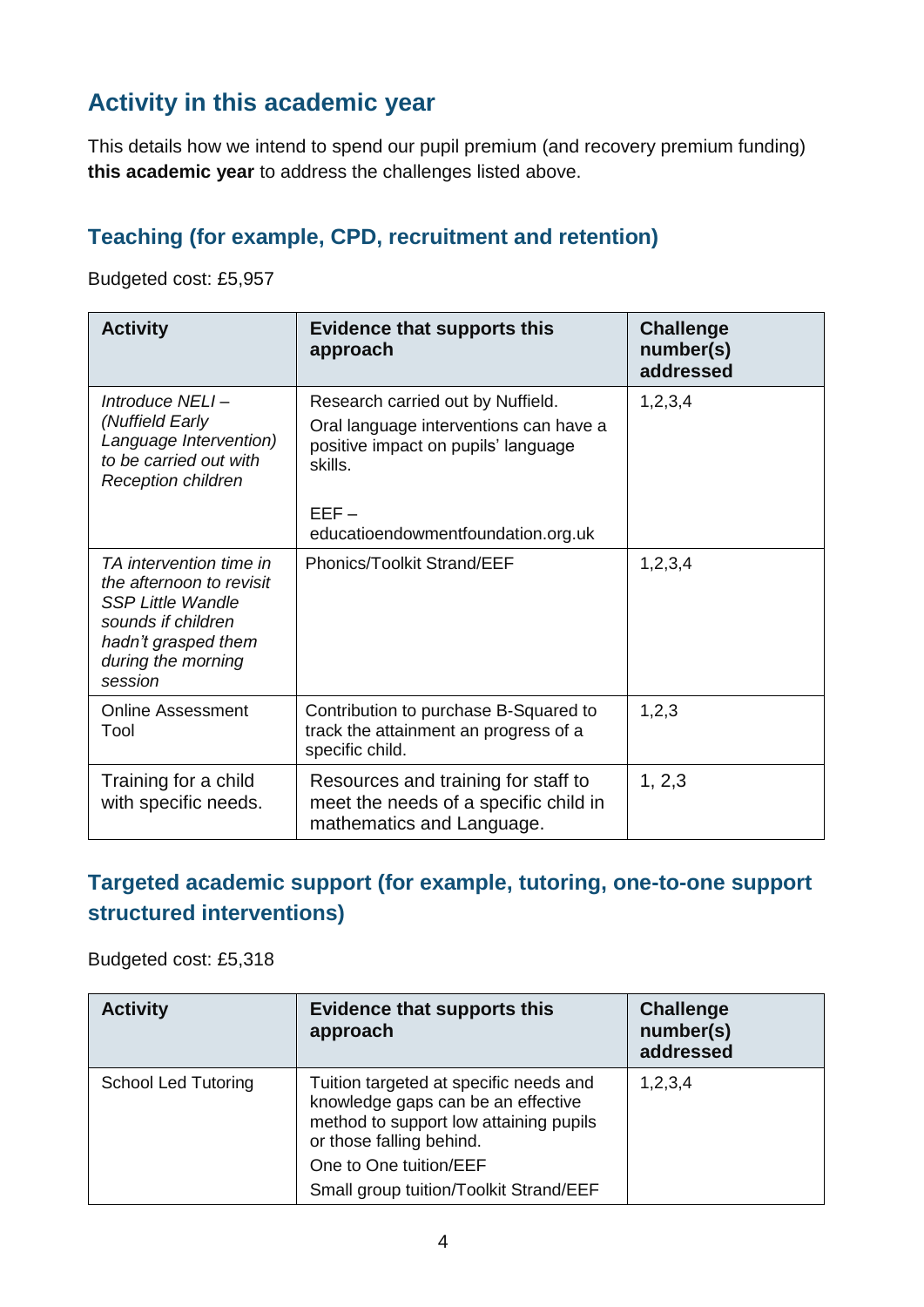| <b>Academic Mentor</b> | As above                                                                                                    | 1,2,3,4 |
|------------------------|-------------------------------------------------------------------------------------------------------------|---------|
| One to one Tutor       | One to one tutoring out of school<br>hours with a TA who has completed<br>the School Led Tutoring training. | 1,2,3,4 |

### **Wider strategies (for example, related to attendance, behaviour, wellbeing)**

Budgeted cost: £10,520

| <b>Activity</b>                                                                                                      | <b>Evidence that supports this</b><br>approach                                                                                                                                                                         | <b>Challenge</b><br>number(s)<br>addressed |
|----------------------------------------------------------------------------------------------------------------------|------------------------------------------------------------------------------------------------------------------------------------------------------------------------------------------------------------------------|--------------------------------------------|
| Contingency fund for<br>acute issues                                                                                 | Based on our experiences and those of<br>similar schools, we have identified a<br>need to set aside a small amount of<br>funding to support parents' ability to<br>fund enrichment activities.                         | 1,2,3,4                                    |
| TA with a responsibility<br>for developing the<br>school grounds to<br>improve the wellbeing<br>of staff and pupils. | TIS training has highlighted the<br>importance of being outdoors in an<br>aesthetically pleasing environment.<br>Children are more able to communicate<br>their thoughts and feelings when in a<br>relaxed environment | 1,2,3,4                                    |
| Subsidizing breakfast<br>club                                                                                        | PP children offered a reduce price<br>for breakfast club. Evidence shows<br>children perform better if they have a<br>good breakfast and a calm start to<br>the day.                                                   | 1,2,3,4                                    |
| 1 to 1 TA for a child at<br>lunch time                                                                               | TA needed for a specific child at<br>lunch time to ensure child's safety.                                                                                                                                              | 3                                          |

### **Total budgeted cost: £21,795**